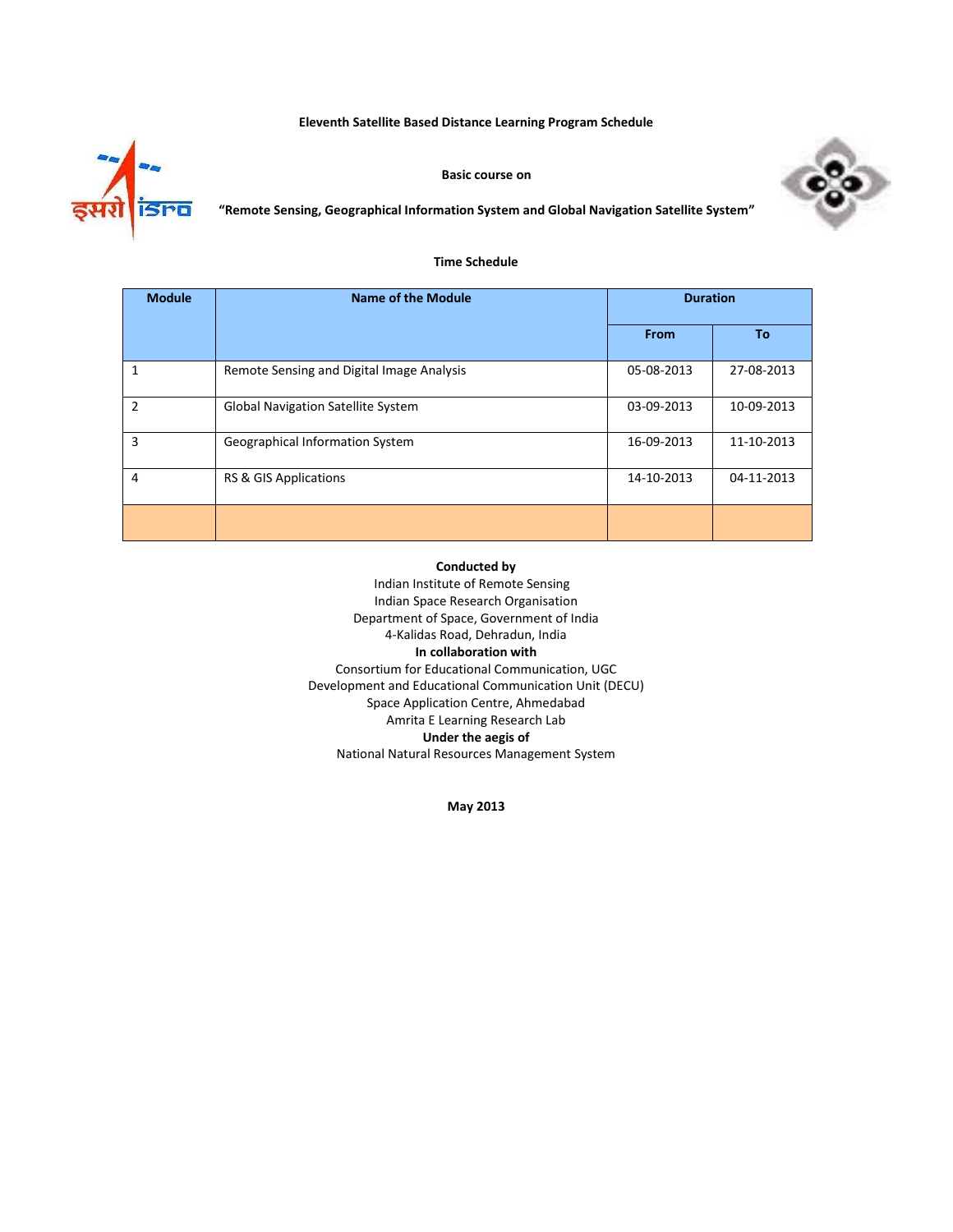# **MODULE 1: REMOTE SENSING & DIGITAL IMAGE ANALYSIS MODULE COORDINATOR: Ms. Minakshi Kumar (minakshi@iirs.gov.in) Date: 05 Aug – 27 Aug, 2013**

| Date      | Day                     | <b>Time</b>                      | <b>Topic</b>                                                               | <b>Speaker</b>                            |
|-----------|-------------------------|----------------------------------|----------------------------------------------------------------------------|-------------------------------------------|
| 05 Aug 13 | Monday                  | 1600-1700 hrs                    | <b>Basic Principles of Remote Sensing</b>                                  | Ms. Manu Mehta                            |
|           |                         | 1700-1730 hrs                    | Interactive Session (Query)                                                |                                           |
| 06 Aug 13 | Tuesday                 | 1600-1700 hrs                    | Earth Observation Sensors and Platforms                                    | Shri Vinay Kumar                          |
|           |                         | 1700-1730 hrs                    | Interactive Session (Query)                                                |                                           |
| 08 Aug 13 | Thursday                | 1600-1700 hrs                    | Spectral Signatures of Different Land cover Features                       | Ms. Hina Pande                            |
|           |                         |                                  | and Visual Image interpretation                                            |                                           |
|           |                         | 1700-1730 hrs                    | Interactive Session (Query)                                                |                                           |
| 09 Aug 13 |                         |                                  | <b>Idu'l Fitr</b>                                                          |                                           |
| 10 Aug 13 |                         |                                  | Saturday                                                                   |                                           |
| 11 Aug 13 |                         |                                  | Sunday                                                                     |                                           |
| 12 Aug 13 | Monday                  | Offline                          | RS and Image Interpretation (II) Practical                                 | Shri Shashi Kumar                         |
|           |                         | 1600-1700 hrs                    | <b>Microwave Remote Sensing</b>                                            |                                           |
|           |                         | 1700-1730 hrs                    | Interactive Session (Query)                                                |                                           |
| 13 Aug 13 | Tuesday                 | 1600-1700 hrs                    | <b>Thermal Remote Sensing</b>                                              | Dr. Yogesh Kant                           |
|           |                         | 1700-1730 hrs                    | Interactive Session (Query)                                                |                                           |
| 14 Aug 13 | Wednesday               | 1600-1700 hrs                    | Digital Image Processing: Basic Concepts Rectification<br>and Registration | Ms. Minakshi Kumar                        |
|           |                         | 1700-1730 hrs                    | Interactive Session (Query)                                                |                                           |
| 15 Aug 13 | <b>Independence Day</b> |                                  |                                                                            |                                           |
| 16 Aug 13 | Friday                  | 1600-1700 hrs                    | Image Enhancement techniques                                               | Ms. Minakshi Kumar                        |
|           |                         | 1700-1730 hrs                    | <b>Interactive Session (Query)</b>                                         |                                           |
| 17 Aug 13 | Saturday                |                                  |                                                                            |                                           |
| 18 Aug 13 |                         |                                  | Sunday                                                                     |                                           |
| 19 Aug 13 | Monday                  | 1600-1700 hrs                    | Image Classification Techniques and Accuracy                               | Ms. Poonam S Tiwari                       |
|           |                         |                                  | Assessment                                                                 |                                           |
|           |                         | 1700-1730 hrs                    | Interactive Session (Query)                                                |                                           |
| 20 Aug 13 | Tuesday                 | Offline - as per                 | Image Processing Hands-on                                                  |                                           |
|           |                         | computer lab                     |                                                                            |                                           |
|           |                         | availability                     |                                                                            |                                           |
| 22 Aug 13 | Thursday                | Offline - as per                 | Image Processing Hands-on and Practical Assignment                         |                                           |
|           |                         | computer lab                     |                                                                            |                                           |
|           |                         | availability                     |                                                                            |                                           |
|           |                         | 1600-1700 hrs                    | Demonstration: Image Processing                                            | Ms. Minakshi Kumar                        |
|           |                         | 1700-1730 hrs                    | Interactive Session (Query)                                                |                                           |
| 23 Aug 13 | Friday                  | 1600-1700 hrs                    | <b>Hyperspectral Remote Sensing</b>                                        | Ms. Shefali Agrawal /<br>Shri Vinay Kumar |
|           |                         | 1700-1730 hrs                    | Interactive Session (Query)                                                |                                           |
| 24 Aug 13 | Saturday                |                                  |                                                                            |                                           |
| 25 Aug 13 |                         |                                  | Sunday                                                                     |                                           |
| 26 Aug 13 | Monday                  | 1600-1700 hrs                    | Overview of Open Source Tools - I                                          | Dr. Harish Karnatak                       |
| 27 Aug 13 | Tuesday                 | 1700-1730 hrs<br>1600-1700 hrs   | Interactive Session (Query)                                                | Dr. Harish Karnatak                       |
|           |                         |                                  | Overview of Open Source Tools - II                                         |                                           |
|           |                         | 1700-1730 hrs                    | Interactive Session (Query)                                                |                                           |
| 29 Aug 13 | Thursday                | Offline - as per<br>computer lab | Practical Assignment submission and evaluation.                            |                                           |
|           |                         | availability                     |                                                                            |                                           |
|           |                         |                                  |                                                                            |                                           |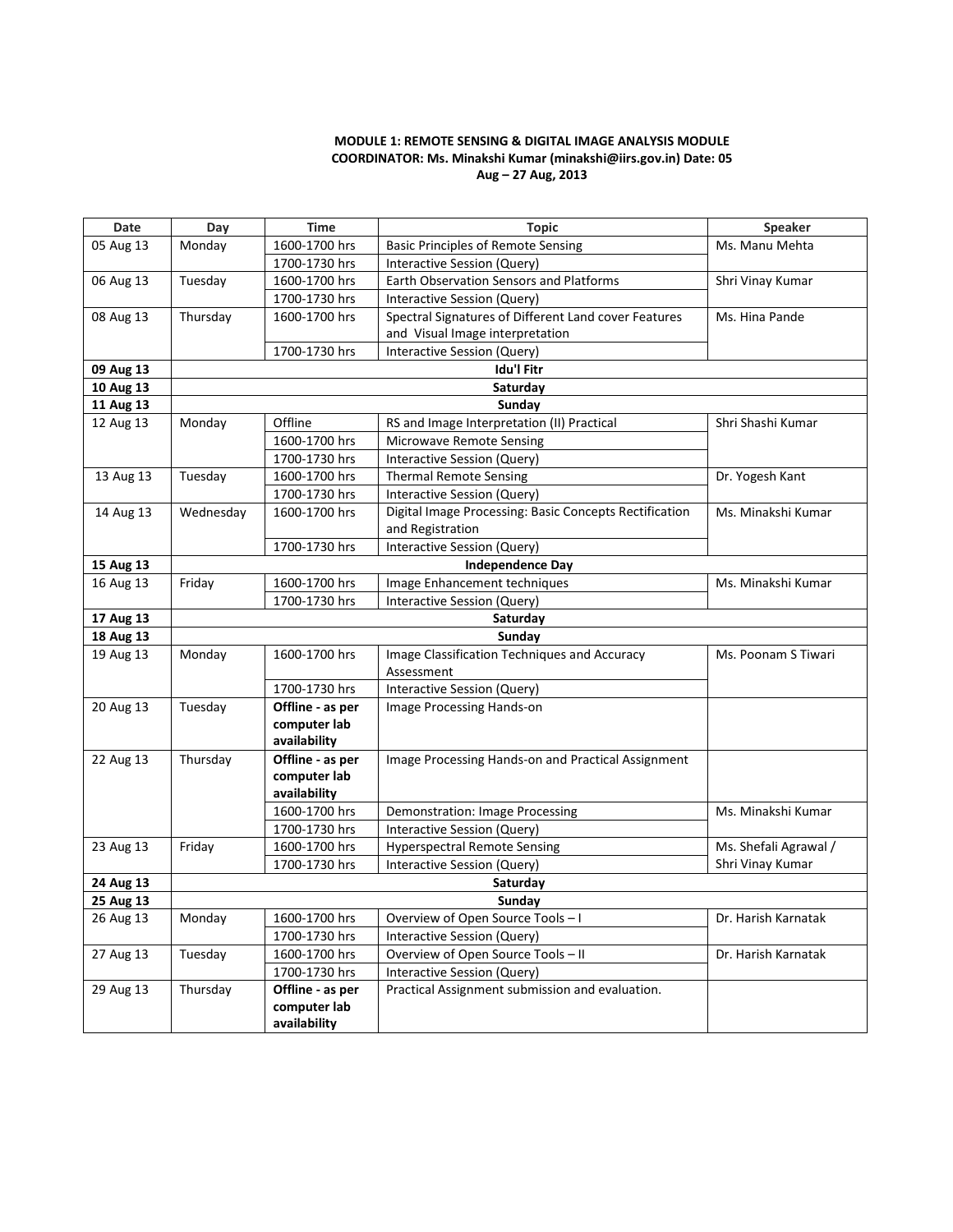## **MODULE 2: GLOBAL NAVIGATION SATELLITE SYSTEM MODULE COORDINATOR: Shri Ashutosh Bhardwaj (ashutosh@iirs.gov.in) Date: 03 Sep – 10 Sep, 2013**

| Date      | Day      | <b>Time</b>                       | <b>Topic</b>                                                                  | <b>Speaker</b>                                            |  |
|-----------|----------|-----------------------------------|-------------------------------------------------------------------------------|-----------------------------------------------------------|--|
| 02 Sep 13 | Monday   | 1600-1700 hrs                     | Introduction to GPS and GNSS                                                  | Er. Ashutosh Bhardwaj                                     |  |
|           |          | 1700-1730 hrs                     | Interactive Session (Query)                                                   |                                                           |  |
| 03 Sep 13 | Tuesday  | 1600-1700 hrs                     | GPS receivers, processing methods,<br>errors and accuracy                     | Er. Ashutosh Bhardwaj                                     |  |
|           |          | 1700-1730 hrs                     | Interactive Session (Query)                                                   |                                                           |  |
| 05 Sep 13 | Thursday | 1600-1700 hrs                     | Satellites based Augmentation<br>systems                                      | Er. Ashutosh Bhardwaj                                     |  |
|           |          | 1700-1730 hrs                     | Interactive Session (Query)                                                   |                                                           |  |
| 06 Sep 13 | Friday   | 1600-1700 hrs                     | GPS signal characteristics, Data<br>formats (broadcast, precise<br>ephemeris) | Er. Ashutosh Bhardwai                                     |  |
|           |          | 1700-1730 hrs                     | Interactive Session (Query)                                                   |                                                           |  |
| 07 Sep 13 |          | Saturday                          |                                                                               |                                                           |  |
| 08 Sep 13 |          | Sunday                            |                                                                               |                                                           |  |
| 09 Sep 13 | Monday   | Exam - Module 1 (Morning Session) |                                                                               |                                                           |  |
| 09 Sep 13 | Monday   | 1600-1700 hrs                     | Demonstration on Data collection<br>using Geodetic receivers (recorded)       | Er. Ashutosh Bhardwai                                     |  |
|           |          | 1700-1730 hrs                     | Interactive Session (Query)                                                   |                                                           |  |
| 10 Sep 13 | Tuesday  | 1600-1700 hrs                     | <b>Mobile Mapping</b>                                                         | Dr. B.D. Bharath                                          |  |
|           |          | 1700-1730 hrs                     | Interactive Session (Query)                                                   | Dr. B.D. Bharath/ Er. Ashutosh<br>Bhardwaj/Er. P.L.N.Raju |  |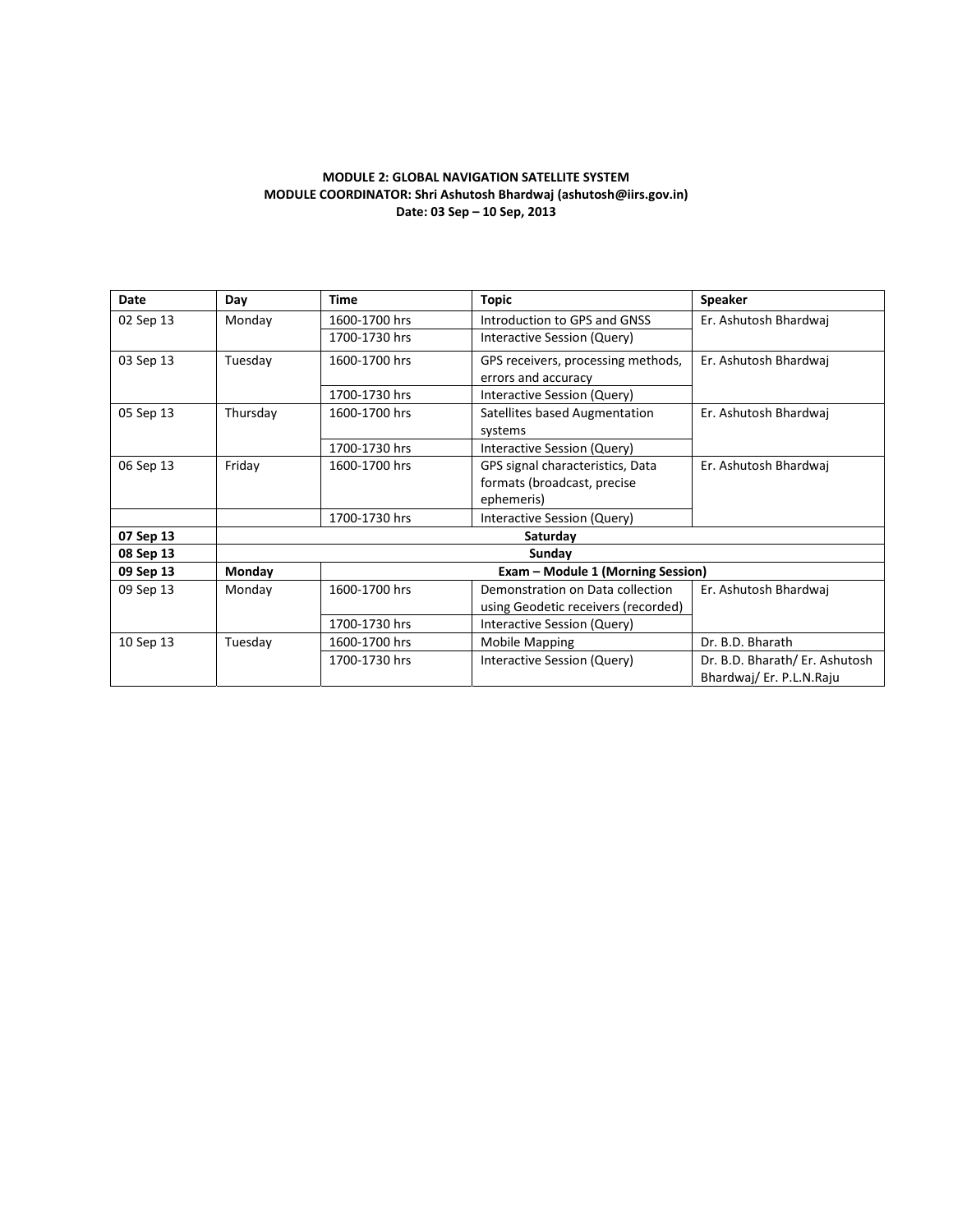# **MODULE 3: GEOGRAPHICAL INFORMATION SYSTEM MODULE COORDINATOR: Shri P.L.N. Raju (raju@iirs.gov.in) Date: 16 Sept – 11 Oct, 2013**

| Date       | Day                | Time                           | <b>Topic</b>                                                                         | <b>Speaker</b>      |  |  |
|------------|--------------------|--------------------------------|--------------------------------------------------------------------------------------|---------------------|--|--|
| 16 Sep 13  | Monday             | 1600-1700 hrs                  | Introduction to GIS                                                                  | P L N Raju          |  |  |
|            |                    | 1700-1730 hrs                  | Interactive Session (Query)                                                          |                     |  |  |
| 17 Sept 13 | Tuesday            | 1600-1700 hrs                  | Geographic Phenomena, Concepts and examples                                          | P L N Raju          |  |  |
|            |                    | 1700-1730 hrs                  | Interactive Session (Query)                                                          |                     |  |  |
| 19 Sept 13 | Thursday           |                                | Exam - Module 2 (Morning Session)                                                    |                     |  |  |
| 19 Sept 13 | Thursday           | 1600-1700 hrs                  | Map Projection Concepts & Use in RS & GS                                             | P L N Raju          |  |  |
|            |                    | 1700-1730 hrs                  | Interactive Session (Query)                                                          |                     |  |  |
| 20 Sept 13 | Friday             | 1600-1700 hrs                  | Non-Spatial Data Models                                                              | Dr. Harish Karnatak |  |  |
|            |                    | 1700-1730 hrs                  | Interactive Session (Query)                                                          |                     |  |  |
| 21 Sep 13  | Saturday           |                                |                                                                                      |                     |  |  |
| 22 Sep 13  |                    |                                | Sunday                                                                               |                     |  |  |
| 23 Sep 13  | Monday             | 1600-1700 hrs                  | Database concepts and Spatial Data Models Data                                       | Dr. Sameer Saran    |  |  |
|            |                    |                                | formats and structures                                                               |                     |  |  |
|            |                    | 1700-1730 hrs                  | Interactive Session (Query)                                                          |                     |  |  |
| 24 Sept 13 | Tuesday            | 1600-1700 hrs                  | Demo of GIS S/W 1:                                                                   | Kapil Oberai        |  |  |
|            |                    |                                | • Introduction of Open source GIS s/w                                                |                     |  |  |
|            |                    |                                | . Opening Vector and Raster Data                                                     |                     |  |  |
|            |                    |                                | • Attribute table                                                                    |                     |  |  |
|            |                    |                                | • Symbology                                                                          |                     |  |  |
|            |                    |                                | • Map Layout                                                                         |                     |  |  |
|            |                    | 1700-1730 hrs                  | Interactive Session (Query)                                                          |                     |  |  |
| 26 Sept 13 | Thursday           | 1600-1700 hrs                  | Demo of GIS S/W 2:                                                                   | Kapil Oberai        |  |  |
|            |                    |                                | · Digitization                                                                       |                     |  |  |
|            |                    |                                | • Setting digitizing environment                                                     |                     |  |  |
|            |                    |                                | • Adding attributes to layer                                                         |                     |  |  |
|            |                    |                                | • Editing digitized layer                                                            |                     |  |  |
|            |                    | 1700-1730 hrs                  | Interactive Session (Query)                                                          |                     |  |  |
| 27 Sept 13 | Friday             | 1600-1700 hrs                  | Demo of GIS S/W 3: Warping and Geo-referencing                                       | P K Gupta           |  |  |
|            |                    |                                | (ILWIS)                                                                              |                     |  |  |
|            |                    | 1700-1730 hrs                  | Interactive Session (Query)                                                          |                     |  |  |
| 28 Sep 13  |                    |                                | Saturday                                                                             |                     |  |  |
| 29 Sep 13  |                    |                                | Sunday                                                                               |                     |  |  |
| 30 Sept 13 | Monday             | 1600-1700 hrs                  | Spatial Analysis- Introductory Concepts and Overview                                 | Vandita Srivastava  |  |  |
|            |                    | 1700-1730 hrs                  | Interactive Session (Query)                                                          |                     |  |  |
| 01 Oct 13  | Tuesday            | 1600-1700 hrs                  | Spatial Analysis- Functionality and Tools                                            | Vandita Srivastava  |  |  |
|            |                    | 1700-1730 hrs                  | Interactive Session (Query)                                                          |                     |  |  |
| 03 Oct 13  | Thursday           | 1600-1700 hrs                  | Demo of GIS S/W 4: Querying and Spatial Analysis                                     | P K Gupta           |  |  |
| 04 Oct 13  |                    | 1700-1730 hrs<br>1600-1700 hrs | Interactive Session (Query)<br>PostGRE/ PostGIS & Acquainting PostGIS through a mock |                     |  |  |
|            | Friday             |                                |                                                                                      | Kapil Oberai        |  |  |
|            |                    | 1700-1730 hrs                  | experience<br>Interactive Session (Query)                                            |                     |  |  |
| 05 Oct 13  |                    |                                |                                                                                      |                     |  |  |
| 06 Oct 13  | Saturday<br>Sundav |                                |                                                                                      |                     |  |  |
| 07 Oct 13  | Monday             | 1600-1700 hrs                  | Geoserver Essentials- Open layers, Web Services & mock                               | Dr. Harish Karnatak |  |  |
|            |                    |                                | Demo                                                                                 |                     |  |  |
|            |                    | 1700-1730 hrs                  | Interactive Session (Query)                                                          |                     |  |  |
| 08 Oct 13  | Tuesday            | 1600-1700 hrs                  | Catalogue Services- Geonetwork and mock demo                                         | Dr. Sameer Saran    |  |  |
|            |                    |                                |                                                                                      |                     |  |  |
|            |                    | 1700-1730 hrs<br>1600-1700 hrs | Interactive Session (Query)<br>Cartography and Visualization                         |                     |  |  |
| 09 Oct 13  | Wednesday          |                                |                                                                                      | Dr. Yogesh Kant     |  |  |
|            |                    | 1700-1730 hrs                  | Interactive Session (Query)                                                          |                     |  |  |
| 10 Oct 13  | Thursday           | 1600-1700 hrs                  | Open Source GIS- Transparent Governance (Case Study)                                 | Dr. Harish Karnatak |  |  |
|            |                    | 1700-1730 hrs                  | Interactive Session (Query)                                                          |                     |  |  |
| 11 Oct 13  | Friday             | 1600-1700 hrs                  | Data Quality & Policies OGC, NSDI & GSDI initiatives.                                | P L N Raju          |  |  |
|            |                    |                                | Discussion on Internet resources                                                     |                     |  |  |
|            |                    | 1700-1730 hrs                  | Interactive Session (Query)                                                          |                     |  |  |
| 12 Oct 13  |                    | Saturday                       |                                                                                      |                     |  |  |
| 13 Oct 13  |                    |                                | Sunday                                                                               |                     |  |  |